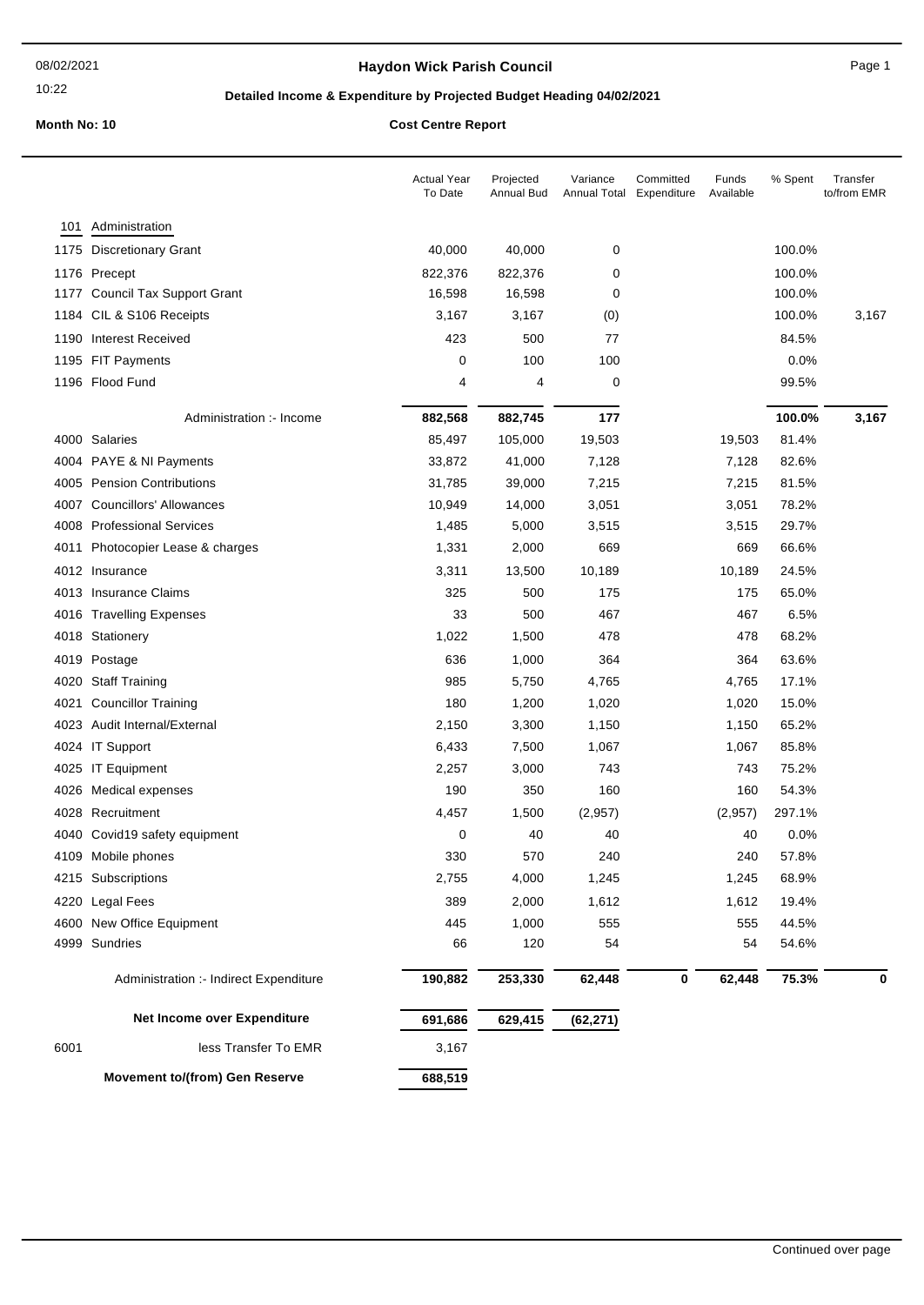### 10:22

## **Haydon Wick Parish Council Example 2** Page 2

## **Detailed Income & Expenditure by Projected Budget Heading 04/02/2021**

|      |                                            | <b>Actual Year</b><br>To Date | Projected<br>Annual Bud | Variance<br>Annual Total | Committed<br>Expenditure | Funds<br>Available | % Spent       | Transfer<br>to/from EMR |
|------|--------------------------------------------|-------------------------------|-------------------------|--------------------------|--------------------------|--------------------|---------------|-------------------------|
| 102  | <b>Office Expenditure</b>                  |                               |                         |                          |                          |                    |               |                         |
|      | 1000 Hire Of Premises                      | 670                           | 670                     | 0                        |                          |                    | 99.9%         |                         |
|      |                                            |                               |                         |                          |                          |                    |               |                         |
|      | Office Expenditure :- Income               | 670                           | 670                     | 0                        |                          |                    | 99.9%         | 0                       |
|      | 4017 Cleaning Materials                    | 111                           | 400                     | 289                      |                          | 289                | 27.7%         |                         |
| 4040 | Covid19 safety equipment                   | 860                           | 1,100                   | 240                      |                          | 240                | 78.1%         |                         |
| 4100 | Office Site Lease                          | 1,943                         | 2,760                   | 818                      |                          | 818                | 70.4%         |                         |
|      | 4101 Utilities                             | 1,518                         | 1,714                   | 196                      |                          | 196                | 88.6%         |                         |
|      | 4102 Health & Safety                       | 820                           | 1,000                   | 180                      |                          | 180                | 82.0%         |                         |
| 4104 | Repairs/Replacements                       | 2,248                         | 4,000                   | 1,752                    |                          | 1,752              | 56.2%         |                         |
| 4105 | Alarm Fire/Intruder                        | 543                           | 800                     | 257                      |                          | 257                | 67.9%         |                         |
| 4106 | <b>Sanitary Waste</b>                      | 0                             | 133                     | 133                      |                          | 133                | 0.0%          |                         |
| 4110 | Landline/Broadband                         | 1,227                         | 2,000                   | 773                      |                          | 773                | 61.3%         |                         |
| 4111 | Office Maintenance                         | 1,196                         | 1,500                   | 304                      |                          | 304                | 79.7%         |                         |
|      | 4112 Room Hire Sundries                    | 16                            | 500                     | 484                      |                          | 484                | 3.2%          |                         |
|      | 4304 Office Bins                           | 190                           | 250                     | 60                       |                          | 60                 | 76.1%         |                         |
|      | Office Expenditure :- Indirect Expenditure | 10,670                        | 16,157                  | 5,487                    | $\bf{0}$                 | 5,487              | 66.0%         | 0                       |
|      | Net Income over Expenditure                | (10,001)                      | (15, 487)               | (5, 486)                 |                          |                    |               |                         |
|      | Grants                                     |                               |                         |                          |                          |                    |               |                         |
| 202  |                                            |                               |                         |                          |                          |                    |               |                         |
|      | 4209 Grants                                | 860                           | 9,000                   | 8,140                    |                          | 8,140              | 9.6%          |                         |
|      | Grants :- Indirect Expenditure             | 860                           | 9,000                   | 8,140                    | $\bf{0}$                 | 8,140              | 9.6%          | 0                       |
|      | <b>Net Expenditure</b>                     | (860)                         | (9,000)                 | (8, 140)                 |                          |                    |               |                         |
| 302  | Play Areas                                 |                               |                         |                          |                          |                    |               |                         |
| 1197 | Insurance Claim Settlements                | 946                           | 946                     | 0                        |                          |                    | 100.0%        |                         |
|      | Play Areas :- Income                       | 946                           | 946                     | $\bf{0}$                 |                          |                    | 100.0%        | $\mathbf 0$             |
|      | 4010 Play Area Contractor/Security         | (2,092)                       | 3,000                   | 5,092                    |                          |                    | 5,092 (69.7%) |                         |
|      | 4027 CCTV                                  | 3,880                         | 4,000                   | 120                      |                          | 120                | 97.0%         |                         |
|      | 4040 Covid19 safety equipment              | 42                            | 0                       | (42)                     |                          | (42)               | 0.0%          |                         |
|      | 4305 Play Equipment Repairs                | 905                           | 2,500                   | 1,595                    |                          | 1,595              | 36.2%         |                         |
|      | 4306 Play Area Inspection                  | 0                             | 2,341                   | 2,341                    |                          | 2,341              | 0.0%          |                         |
| 4316 | Play Area Refurbishment                    | 81,940                        | 25,000                  | (56, 940)                |                          | (56, 940)          | 327.8%        | 80,552                  |
|      | 4342 Skatepark Repairs                     | 877                           | 500                     | (377)                    |                          | (377)              | 175.4%        | 808                     |
|      | 4513 New play equipment                    | 502                           | 5,000                   | 4,498                    |                          | 4,498              | 10.0%         |                         |
|      | 4518 Surface Repairs                       | 944                           | 55,000                  | 54,056                   |                          | 54,056             | 1.7%          |                         |
|      | Play Areas :- Indirect Expenditure         | 86,998                        | 97,341                  | 10,343                   | $\bf{0}$                 | 10,343             | 89.4%         | 81,360                  |
|      | Net Income over Expenditure                | (86, 052)                     | (96, 395)               | (10, 343)                |                          |                    |               |                         |
| 6000 | plus Transfer From EMR                     | 81,360                        |                         |                          |                          |                    |               |                         |
|      | <b>Movement to/(from) Gen Reserve</b>      | (4, 692)                      |                         |                          |                          |                    |               |                         |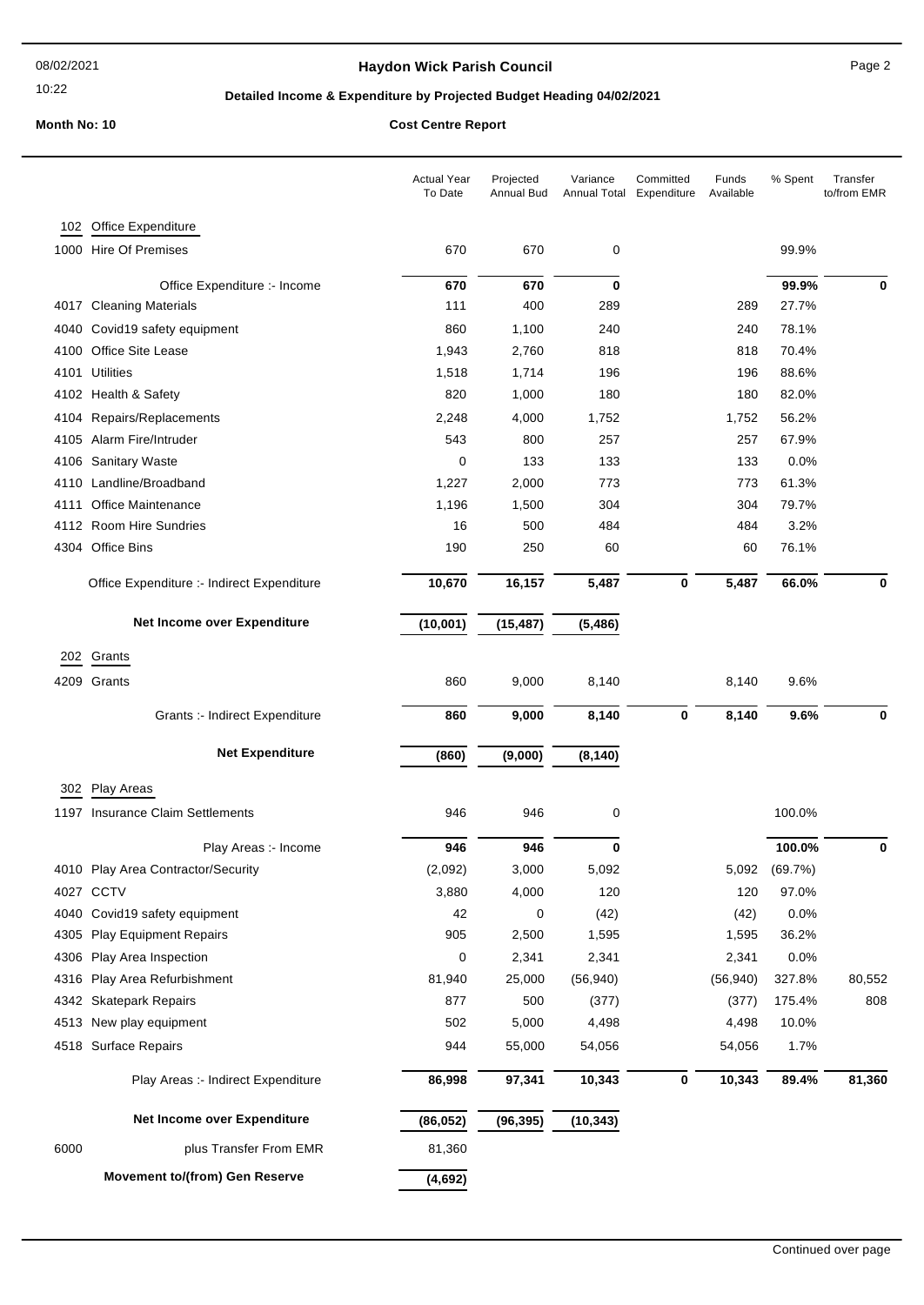### 10:22

## Haydon Wick Parish Council **All Accord 2012 12:33 Page 3**

## **Detailed Income & Expenditure by Projected Budget Heading 04/02/2021**

|           |                                         | <b>Actual Year</b><br>To Date | Projected<br><b>Annual Bud</b> | Variance<br>Annual Total | Committed<br>Expenditure | Funds<br>Available | % Spent | Transfer<br>to/from EMR |
|-----------|-----------------------------------------|-------------------------------|--------------------------------|--------------------------|--------------------------|--------------------|---------|-------------------------|
| 305       | Leisure Gardens                         |                               |                                |                          |                          |                    |         |                         |
| 1004      | Leisure Garden Tenants                  | 2,898                         | 3,132                          | 234                      |                          |                    | 92.5%   |                         |
|           | Leisure Gardens :- Income               | 2,898                         | 3,132                          | 234                      |                          |                    | 92.5%   | 0                       |
|           | 4310 Leisure Gardens Maintenance        | 50                            | 1,500                          | 1,450                    |                          | 1,450              | 3.3%    |                         |
| 4315      | Leisure Garden Water Rates              | 7                             | 320                            | 313                      |                          | 313                | 2.1%    |                         |
|           | Leisure Gardens :- Indirect Expenditure | 57                            | 1,820                          | 1,763                    | 0                        | 1,763              | 3.1%    | 0                       |
|           | Net Income over Expenditure             | 2,842                         | 1,312                          | (1, 530)                 |                          |                    |         |                         |
| 307       | Parks & Open Spaces                     |                               |                                |                          |                          |                    |         |                         |
|           | 1006 Gritting                           | 200                           | 240                            | 40                       |                          |                    | 83.3%   |                         |
| 1183      | <b>Grounds Maint Work</b>               | 118                           | 806                            | 689                      |                          |                    | 14.6%   |                         |
|           | Parks & Open Spaces :- Income           | 318                           | 1,046                          | 729                      |                          |                    | 30.4%   | 0                       |
|           | 4000 Salaries                           | 124,699                       | 160,000                        | 35,301                   |                          | 35,301             | 77.9%   |                         |
|           | 4004 PAYE & NI Payments                 | 33,591                        | 43,500                         | 9,909                    |                          | 9,909              | 77.2%   |                         |
|           | 4005 Pension Contributions              | 40,246                        | 50,400                         | 10,154                   |                          | 10,154             | 79.9%   |                         |
| 4006      | <b>General Maintenance</b>              | 2,058                         | 2,500                          | 442                      |                          | 442                | 82.3%   |                         |
| 4009      | Maintenance Contractor                  | 0                             | 7,000                          | 7,000                    |                          | 7,000              | 0.0%    |                         |
| 4020      | <b>Staff Training</b>                   | 1,422                         | 3,000                          | 1,578                    |                          | 1,578              | 47.4%   |                         |
| 4026      | Medical expenses                        | 190                           | 750                            | 560                      |                          | 560                | 25.3%   |                         |
| 4040      | Covid19 safety equipment                | 214                           | 64                             | (150)                    |                          | (150)              | 334.1%  |                         |
| 4109      | Mobile phones                           | 1,075                         | 1,450                          | 375                      |                          | 375                | 74.1%   |                         |
| 4200      | <b>Bus Shelters &amp; Repairs</b>       | 0                             | 500                            | 500                      |                          | 500                | 0.0%    |                         |
| 4301      | <b>Arboricultural Work</b>              | 3,060                         | 10,000                         | 6,940                    |                          | 6,940              | 30.6%   |                         |
| 4308      | Notice Boards, Seats & Bins             | 67                            | 500                            | 433                      |                          | 433                | 13.5%   |                         |
| 4309      | Horticultural work                      | 1,586                         | 2,500                          | 914                      |                          | 914                | 63.5%   |                         |
| 4314      | Equipment                               | 250                           | 2,050                          | 1,800                    |                          | 1,800              | 12.2%   |                         |
|           | 4350 Vandalism                          | 0                             | 1,000                          | 1,000                    |                          | 1,000              | 0.0%    |                         |
| 4506 Fuel |                                         | 4,047                         | 5,000                          | 953                      |                          | 953                | 80.9%   |                         |
| 4507      | Insurance                               | 2,459                         | 4,400                          | 1,941                    |                          | 1,941              | 55.9%   |                         |
| 4508      | Road Fund Licence                       | 1,127                         | 1,150                          | 23                       |                          | 23                 | 98.0%   |                         |
| 4509      | Servicing & Maintenance (Vehic          | 5,495                         | 6,000                          | 505                      |                          | 505                | 91.6%   |                         |
| 4510      | Workwear & PPE                          | 1,892                         | 3,000                          | 1,108                    |                          | 1,108              | 63.1%   |                         |
| 4511      | Vehicle Tracking                        | 477                           | 650                            | 173                      |                          | 173                | 73.4%   |                         |
|           | 4514 Grass Cutting M/C Lease            | 7,420                         | 10,000                         | 2,580                    |                          | 2,580              | 74.2%   |                         |
| 4515      | Grass Cutting M/C maint                 | 3,781                         | 7,000                          | 3,219                    |                          | 3,219              | 54.0%   |                         |
|           | 4517 Litter, Cleansing & gritting       | 2,168                         | 4,500                          | 2,332                    |                          | 2,332              | 48.2%   |                         |
|           | 4522 Grounds Maintenance Contract       | 46,093                        | 50,000                         | 3,908                    |                          | 3,908              | 92.2%   |                         |
|           | 4523 Fuel - Grass cutting               | 1,535                         | 2,000                          | 465                      |                          | 465                | 76.7%   |                         |
|           | 4604 Festive Enhancements               | 193                           | 300                            | 107                      |                          | 107                | 64.2%   |                         |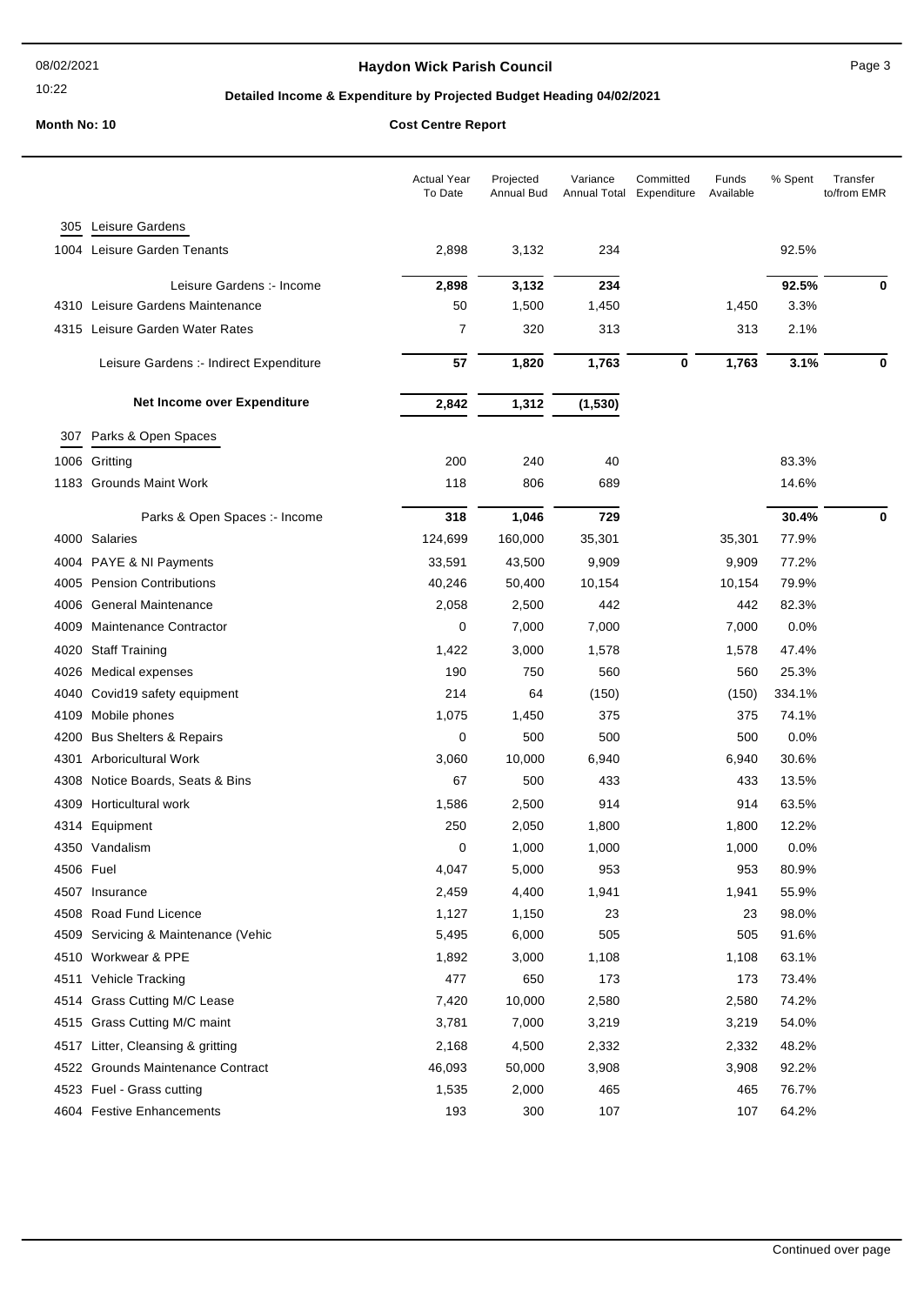### 10:22

## **Haydon Wick Parish Council Canadian Council** Page 4

## **Detailed Income & Expenditure by Projected Budget Heading 04/02/2021**

|      |                                                    | <b>Actual Year</b><br>To Date | Projected<br>Annual Bud | Variance<br>Annual Total | Committed<br>Expenditure | Funds<br>Available | % Spent     | Transfer<br>to/from EMR |
|------|----------------------------------------------------|-------------------------------|-------------------------|--------------------------|--------------------------|--------------------|-------------|-------------------------|
|      | 4615 New Machinery                                 | 865                           | 5,000                   | 4,135                    |                          | 4,135              | 17.3%       |                         |
|      | Parks & Open Spaces :- Indirect Expenditure        | 286,011                       | 384,214                 | 98,203                   | 0                        | 98,203             | 74.4%       | 0                       |
|      | Net Income over Expenditure                        | (285, 693)                    | (383, 168)              | (97, 475)                |                          |                    |             |                         |
| 401  | Newsletter                                         |                               |                         |                          |                          |                    |             |                         |
| 1001 | <b>Newsletter Advertising</b>                      | 301                           | (171)                   | (472)                    |                          |                    | $(176.0\%)$ |                         |
|      | Newsletter :- Income                               | 301                           | (171)                   | (472)                    |                          |                    | (176.0%)    | $\bf{0}$                |
|      | 4400 Newsletter Printing                           | 4,642                         | 7,350                   | 2,708                    |                          | 2,708              | 63.2%       |                         |
|      | 4403 Newsletter Distribution                       | 1,334                         | 2,100                   | 766                      |                          | 766                | 63.5%       |                         |
|      | 4404 Newsletter Artwork                            | 86                            | 500                     | 414                      |                          | 414                | 17.2%       |                         |
|      | Newsletter :- Indirect Expenditure                 | 6,063                         | 9,950                   | 3,887                    | 0                        | 3,887              | 60.9%       | $\bf{0}$                |
|      | Net Income over Expenditure                        | (5, 762)                      | (10, 121)               | (4, 359)                 |                          |                    |             |                         |
| 402  | <b>Community Engagement</b>                        |                               |                         |                          |                          |                    |             |                         |
|      | 1005 Advertising Fees                              | 130                           | 500                     | 370                      |                          |                    | 26.0%       |                         |
|      | 1007 Donations                                     | 1,030                         | 0                       | (1,030)                  |                          |                    | 0.0%        |                         |
|      | 1150 Community Dev & Grant income                  | 2,500                         | 0                       | (2,500)                  |                          |                    | 0.0%        |                         |
|      | Community Engagement :- Income                     | 3,660                         | 500                     | (3, 160)                 |                          |                    | 732.0%      | 0                       |
|      | 4212 Christmas Activities                          | 2,073                         | 2,000                   | (73)                     |                          | (73)               | 103.6%      |                         |
| 4320 | Youth Engagement                                   | 0                             | 500                     | 500                      |                          | 500                | 0.0%        |                         |
| 4401 | Web Site                                           | 1,770                         | 5,750                   | 3,980                    |                          | 3,980              | 30.8%       |                         |
|      | 4402 Community Events                              | 686                           | 4,500                   | 3,814                    |                          | 3,814              | 15.2%       |                         |
|      | 4412 Branding                                      | 1,481                         | 2,000                   | 519                      |                          | 519                | 74.0%       |                         |
|      | 4413 Consultation/Events                           | 97                            | 250                     | 153                      |                          | 153                | 38.7%       |                         |
|      | 4416 Competitions                                  | 225                           | 550                     | 325                      |                          | 325                | 40.9%       |                         |
|      | Community Engagement :- Indirect Expenditure       | 6,331                         | 15,550                  | 9,219                    | 0                        | 9,219              | 40.7%       | 0                       |
|      | Net Income over Expenditure                        | (2, 671)                      | (15,050)                | (12, 379)                |                          |                    |             |                         |
| 501  | <b>Community Transport</b>                         |                               |                         |                          |                          |                    |             |                         |
|      | 1002 Community Transport Fares                     | 50                            | 50                      | 0                        |                          |                    | 100.0%      |                         |
|      | 1003 Community Transport BSOG                      | 100                           | 250                     | 150                      |                          |                    | 39.9%       |                         |
|      | Community Transport :- Income                      | 150                           | 300                     | 150                      |                          |                    | 49.9%       | 0                       |
| 4500 | Bus Tax & Insurance                                | 816                           | 1,450                   | 634                      |                          | 634                | 56.2%       |                         |
| 4501 | <b>Bus Fuel Costs</b>                              | 122                           | 300                     | 178                      |                          | 178                | 40.8%       |                         |
| 4502 | <b>Bus Servicing &amp; Repairs</b>                 | 209                           | 600                     | 391                      |                          | 391                | 34.9%       |                         |
|      | 4504 Bus Driver Training                           | 280                           | 350                     | 70                       |                          | 70                 | 80.0%       |                         |
|      | <b>Community Transport :- Indirect Expenditure</b> | 1,427                         | 2,700                   | 1,273                    | $\bf{0}$                 | 1,273              | 52.9%       | 0                       |
|      | Net Income over Expenditure                        | (1, 277)                      | (2, 400)                | (1, 123)                 |                          |                    |             |                         |
|      |                                                    |                               |                         |                          |                          |                    |             |                         |